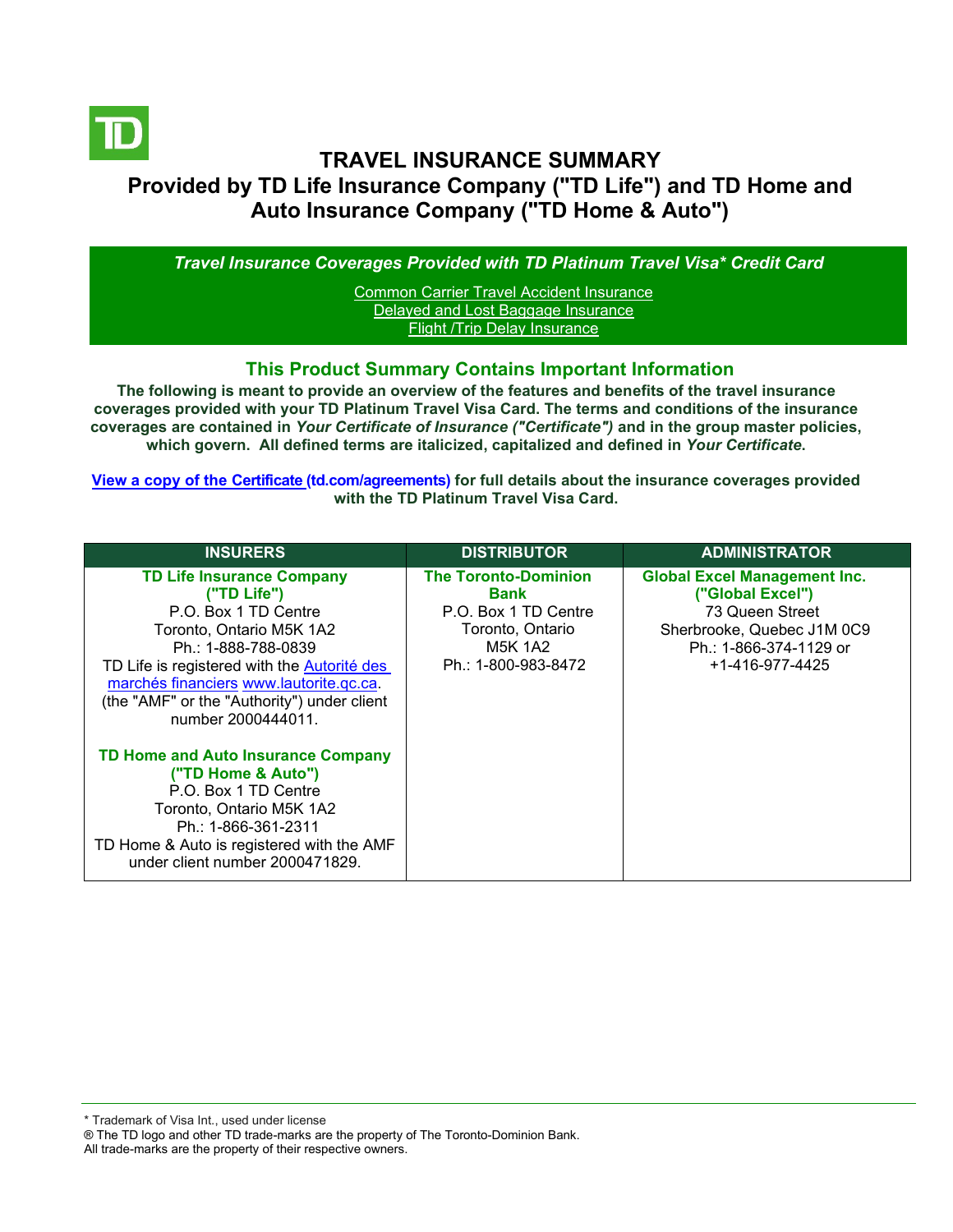

## **General Information You Need to Know**

The following is applicable to **all insurance coverages** provided with the TD Platinum Travel Visa Card, unless otherwise specified*:*



**Complaint Handling:** For information about our complaint processing policy and where a complaint may be filed, please visit our Customer Service & Problem Resolution page at: **<https://www.tdinsurance.com/customer-service/problem-resolution>**.



**Misrepresentation:** *You* must be accurate and complete in *Your* dealings with the *Insurer* at all times. The *Insurer* will not pay a claim if *You*, any person insured under *Your Certificate* or anyone acting on *Your* behalf makes a misrepresentation, attempts to deceive or mislead the *Insurer*, or makes a fraudulent, false or exaggerated statement or claim.



**Cancellation:** Insurance coverages are considered canceled on the date the credit card account is closed. If, at any time, *You* don't want these insurance coverages, *You* can decide not to use them or contact *Your* credit card provider to apply for a different credit card with alternative insurance coverages.



**Cost:** Your TD Platinum Travel Visa Card has an annual fee charged by your credit card provider. No additional fee will be charged for the insurance coverages provided with the TD Platinum Travel Visa Card.



**Claims:** *You* must report *Your* claim to *Our Administrator* by calling 1-866-374-1129 no later than the following time limits after the covered event(s) occurred:

- **Common Carrier Travel Accident Insurance** 
	- o 30 days; refer to section 10 "How To Submit A Claim" for full details.
- **Delayed and Lost Baggage Insurance** 
	- o 45 days; refer to section 8 "How To Submit A Claim" for full details.
- **Flight/Trip Delay Insurance** 
	- o 45 days; refer to section 7 " How To Submit A Claim" for full details.

Once *We* have approved the claim, *We* will notify *You* and payment will be made within 60 days. If the claim has been denied, *We* will inform *You* of the claim denial reasons within 60 days. *You* can appeal the decision by submitting new information to *Our Administrator*. For complete details, please see the applicable claims section (as listed above) in *Your Certificate.*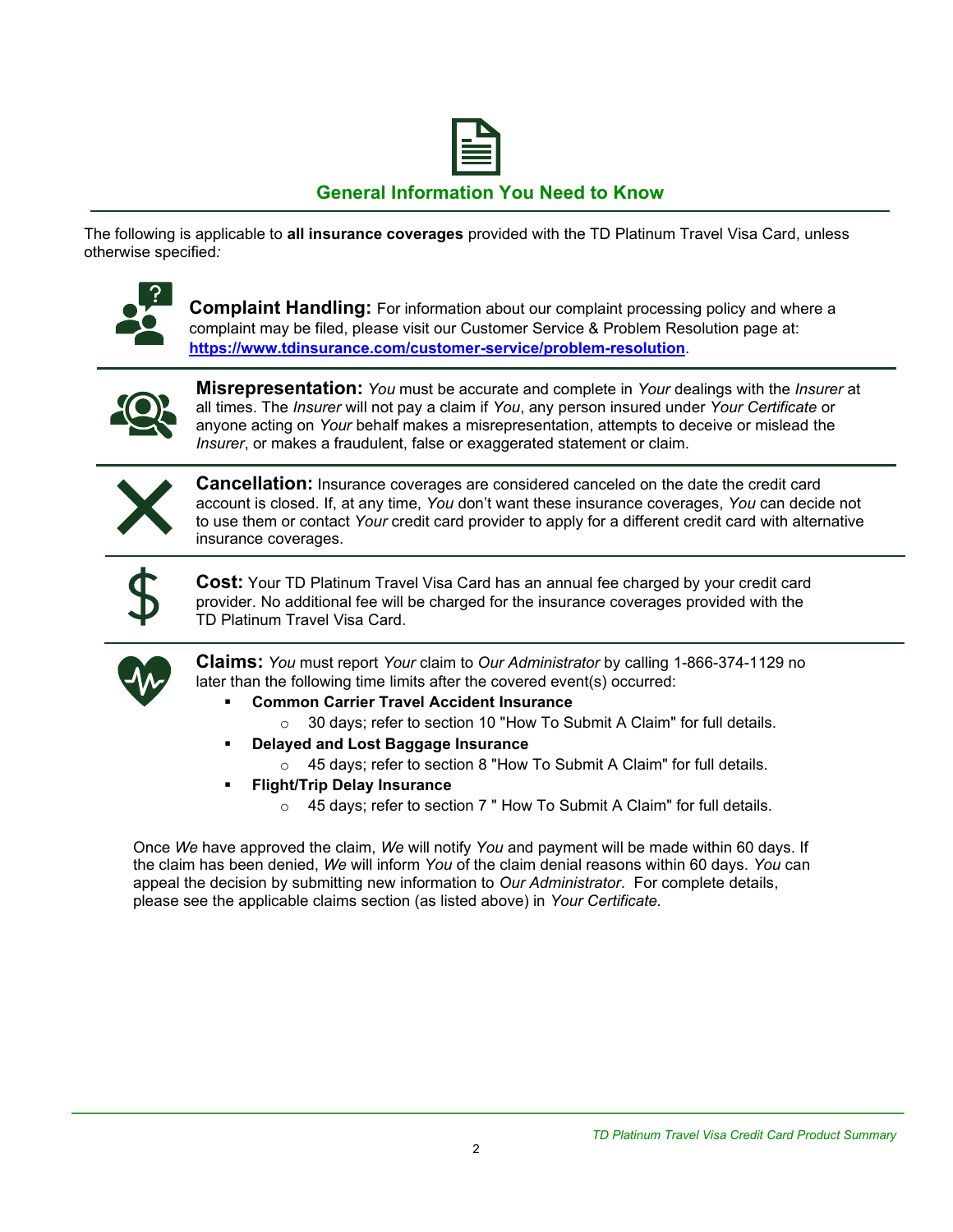## **General Information You Need to Know**

| Eligibility:                       |                                       |                                            |
|------------------------------------|---------------------------------------|--------------------------------------------|
| <b>Benefit</b>                     | <b>Who is Eligible</b>                | <b>Additional Eligibility Requirements</b> |
| <b>Common Carrier Accident</b>     | <b>Primary Cardholder</b>             | The credit card must be in                 |
| <b>Insurance</b>                   | <b>Primary Cardholder's Spouse</b>    | good standing; and                         |
|                                    | <b>Primary Cardholder's</b>           | The Insured Person must<br>٠               |
| Delayed and Lost Baggage           | <b>Dependent Children</b>             | be a resident of                           |
| <b>Insurance</b>                   | <b>Additional Cardholder</b>          | Canada; and                                |
|                                    | <b>Additional Cardholder's Spouse</b> | be able to provide proof                   |
| <b>Flight/Trip Delay Insurance</b> | <b>Additional Cardholder's</b>        | of travel.                                 |
|                                    | <b>Dependent Children</b>             |                                            |

**Note:** For full details, please see the "Eligibility" section and/or the definition of "*Insured Person*" in each *Certificate*.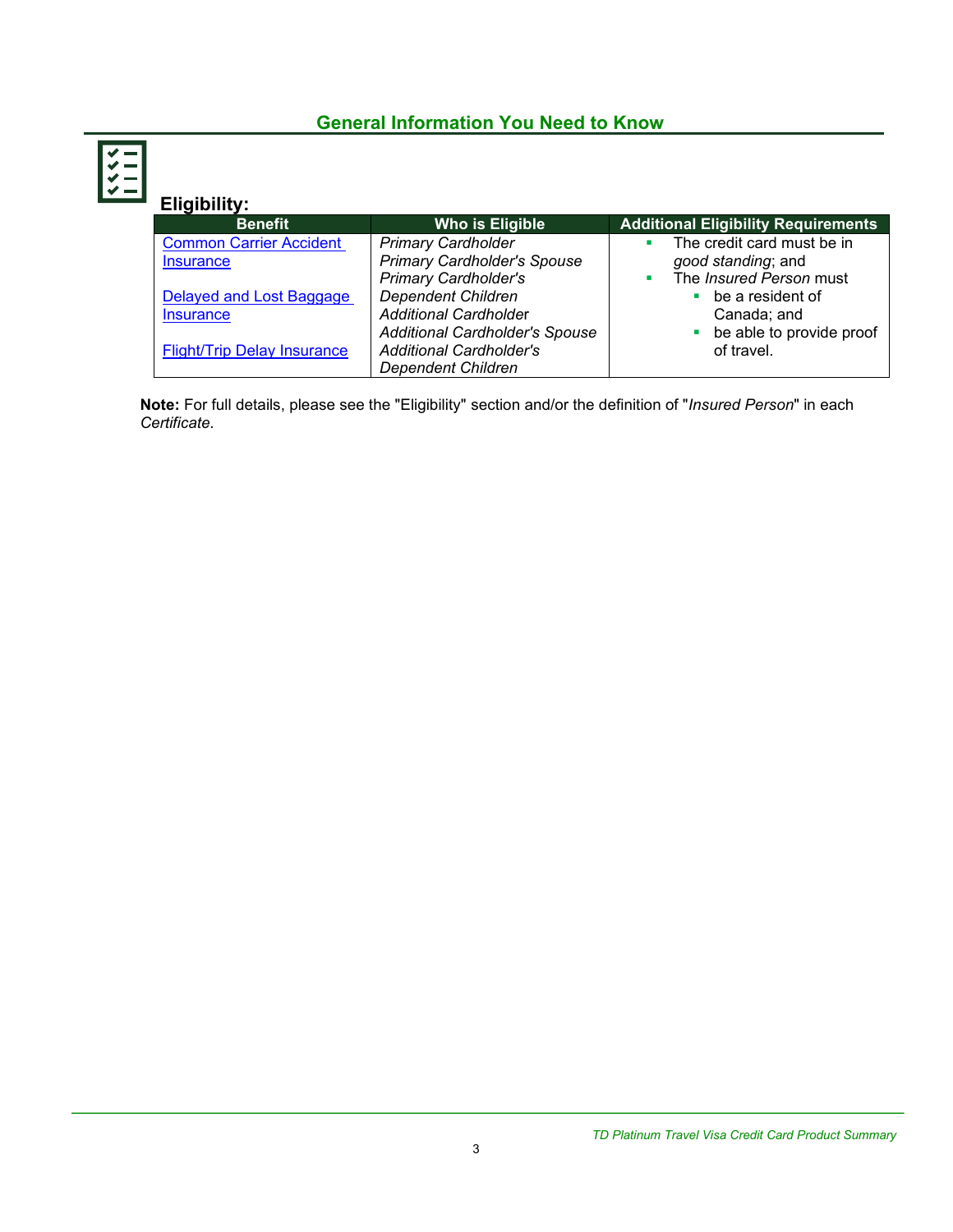<span id="page-3-0"></span>

## **Common Carrier Travel Accident Insurance**

*Issued by TD Life under Group Policy Number TGV009 (the "Policy") to The Toronto-Dominion Bank (the "Policyholder"). Global Excel provides Claims and Assistance services under the Group Policy.*

## **What is included in this coverage?**

Common Carrier Travel Accident Insurance provides coverage if the *Insured Person(s)* suffers a covered *Loss* arising from and occurring on a *Covered Trip* while travelling on a *Common Carrier*.

## **What are the benefits?**

| <b>Benefit</b>                                                                                                            | <b>Maximum Benefit Payable</b> |
|---------------------------------------------------------------------------------------------------------------------------|--------------------------------|
| Accidental Death or Dismemberment, Loss of Sight, Speech, or Hearing<br><b>Benefit</b>                                    |                                |
| Accidental Loss of Life                                                                                                   | Up to \$500,000                |
| Accidental Loss of Speech and Hearing                                                                                     | Up to \$500,000                |
| Accidental Loss of Both Hands or Both Feet or Sight of both Eyes or a<br>combination of Hand, a Foot, or Sight of One Eye | Up to \$500,000                |
| Accidental Loss of One Arm or Leg                                                                                         | Up to \$375,000                |
| Accidental Loss of One Hand or One Foot or Sight of One Eye                                                               | Up to \$333,350                |
| Accidental Loss of Speech or Hearing                                                                                      | Up to \$333,350                |
| Accidental Loss of Thumb and Index Finger of the same Hand                                                                | Up to \$166,650                |
| Paralysis - Quadriplegia (Complete paralysis of both upper and lower<br>limbs)                                            | Up to \$500,000                |
| Permanent Total Disability (Available only to Primary Cardholder and                                                      |                                |
| Paralysis - Paraplegia (Complete paralysis of both lower limbs)                                                           | Up to \$500,000                |
| Paralysis - Hemiplegia (Complete paralysis of upper and lower limbs of one<br>of side of the body)                        | Up to \$500,000                |
| <b>Permanent Total Disability</b>                                                                                         | Up to \$500,000                |
| Coma                                                                                                                      | Up to \$500,000                |
| <b>Special Benefits</b>                                                                                                   |                                |
| <b>Family Transportation Benefit</b>                                                                                      | Up to \$5,000                  |
| <b>Repatriation Benefit</b>                                                                                               | Up to \$10,000                 |
| <b>Rehabilitation Benefit</b>                                                                                             | Up to \$10,000                 |
|                                                                                                                           |                                |

**Note:** If an *Insured Person* has multiple *Losses* as a result of one accident, only the single largest benefit amount applicable to the *Loss* suffered is payable.

#### **What are the limitations and exclusions?**

This insurance contains limitations and exclusions (e.g., *Loss* resulting from suicide, attempted suicide or loss that is intentionally self-inflicted*, Loss* caused by declared or undeclared war, etc.).

For complete details, please see the "Exclusions" (Section 7) and "General Conditions" (Section 12) sections in *Your Certificate.*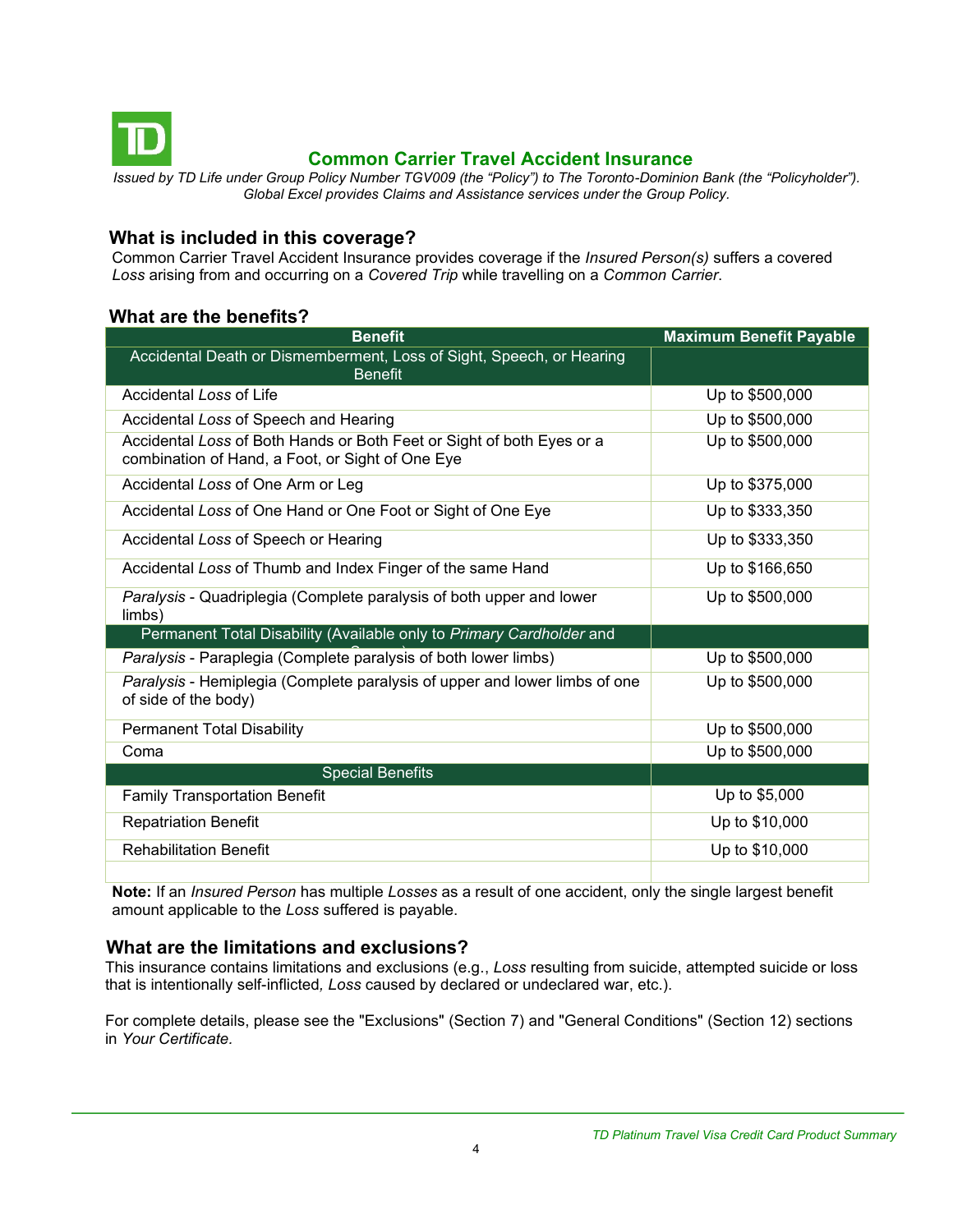<span id="page-4-0"></span>

## **Delayed and Lost Baggage Insurance**

*Issued by TD Home & Auto under Group Policy Number TDVB112008 (the "Policy") to The Toronto-Dominion Bank (the "Policyholder"). Global Excel provides Claims and Assistance services under the Group Policy.*

#### **What is included in this coverage?**

Delayed and Lost Baggage Insurance provides financial protection if a traveler's baggage has been lost while on a *Covered Trip* or the baggage has been delayed upon arrival at the final destination.

#### **What are the benefits?**

| <b>Benefit</b>                   | <b>Maximum Benefit Payable</b>                                                                                                                               |
|----------------------------------|--------------------------------------------------------------------------------------------------------------------------------------------------------------|
| <b>Delayed</b><br><b>Baggage</b> | For baggage delayed over 6 hours, up to \$1,000 of coverage per Covered<br>Person for the purchase of Essential Items, such as clothing and toiletries.      |
| Lost Baggage                     | Up to \$1,000 of coverage per Covered Person to reimburse You for the portion of<br>the replacement cost of personal property not covered by Common Carrier. |

**Note:** The total benefits payable for Delayed Baggage and Lost Baggage are subject to a maximum of \$1,000 per Covered Person per trip. To activate coverage, use Your Card to pay for the Ticket in full. Coverage will be in force while baggage is in the custody of the Common Carrier.

## **What are the limitations and exclusions?**

This insurance contains limitations and exclusions. For example, no coverage is provided for:

- Expenses incurred more than ninety-six (96) hours after arriving at the *Final Destination* as shown on the *Ticket*
- Expenses incurred after the *Checked Baggage* is returned to the *Covered Person*
- Baggage not checked
- Baggage held, seized, quarantined or destroyed by customs or a government agency
- **Money**
- **Securities**
- Credit cards and other negotiable instruments
- Tickets and documents or *Losses* occurring when the *Checked Baggage* is delayed on a *Covered Person's* return to their home province or territory of residence.

For complete details, please see the "Exclusion and Limitations" (Section 5) and "General Conditions" (Section 7) sections in *Your Certificate.*